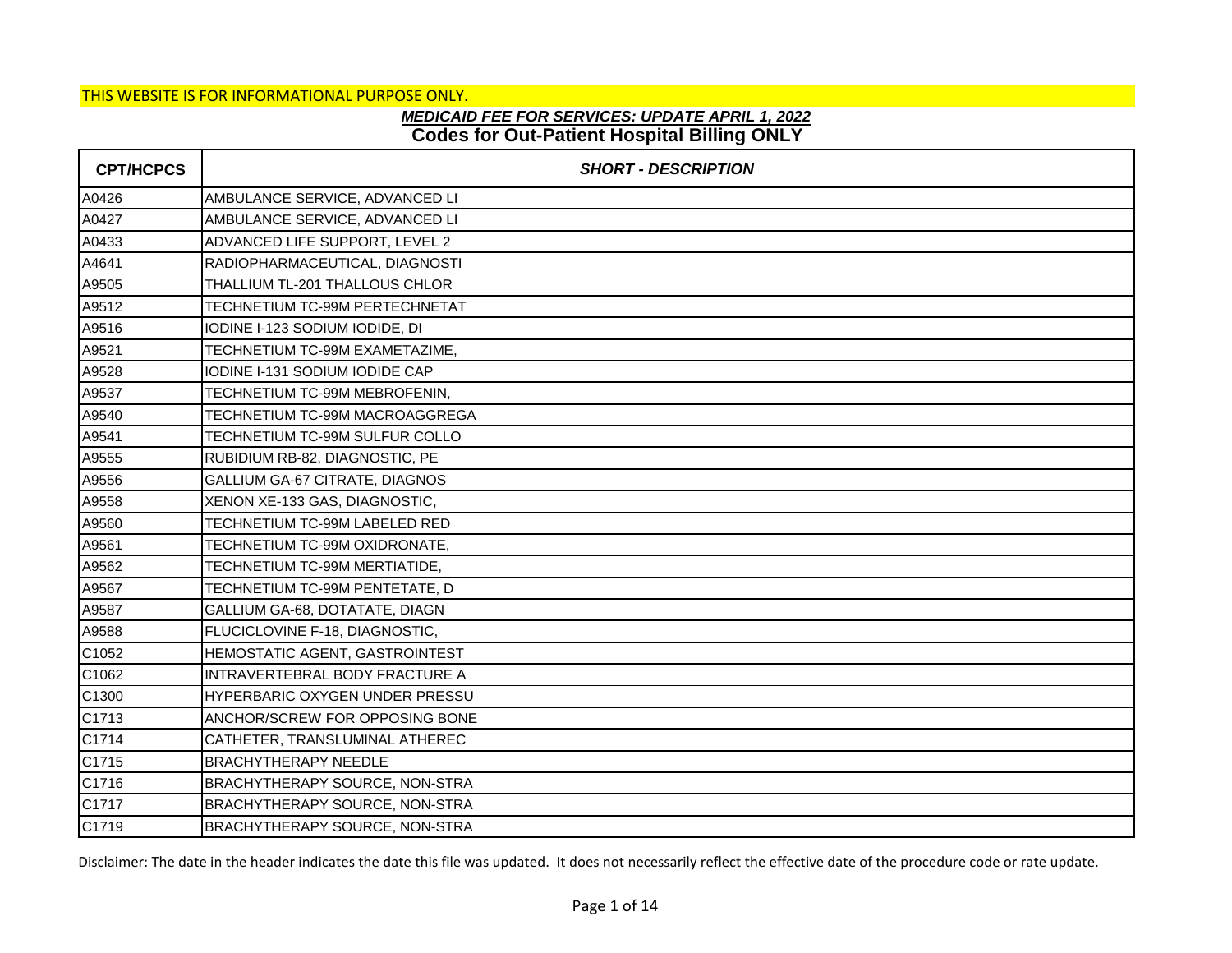# **Codes for Out-Patient Hospital Billing ONLY** *MEDICAID FEE FOR SERVICES: UPDATE APRIL 1, 2022*

| <b>CPT/HCPCS</b> | <b>SHORT - DESCRIPTION</b>     |
|------------------|--------------------------------|
| C1721            | CARDIOVERTER-DEFIBRILLATOR, DU |
| C1722            | CARDIOVERTER-DEFIBRILLATOR, SI |
| C1724            | CATHETER, TRANSLUMINAL ATHEREC |
| C1725            | CATHETER, TRANSLUMINAL ANGIOPL |
| C1726            | CATHETER, BALLOON DILATATION,  |
| C1727            | CATHETER, BALLOON TISSUE DISSE |
| C1728            | CATHETER, BRACHYTHERAPY SEED A |
| C1729            | CATHETER, DRAINAGE             |
| C1730            | CATHETER, ELECTROPHYSIOLOGY, D |
| C1731            | CATHETER, ELECTROPHYSIOLOGY, D |
| C1732            | CATHETER, ELECTROPHYSIOLOGY, D |
| C1733            | CATHETER, ELECTROPHYSIOLOGY, D |
| C1734            | ORTHOPEDIC/DEVICE/DRUG MATRIX  |
| C1748            | ENDOSCOPE, SINGLE-USE (I.E. DI |
| C1749            | ENDOSCOPE, RETROGRADE IMAGING/ |
| C1750            | CATHETER, HEMODIALYSIS, LONG-T |
| C1751            | CATHETER, INFUSION, INSERTED P |
| C1752            | CATHETER, HEMODIALYSIS, SHORT- |
| C1753            | CATHETER, INTRAVASCULAR ULTRAS |
| C1754            | CATHETER, INTRADISCAL          |
| C1755            | CATHETER, INTRASPINAL          |
| C1756            | CATHETER, PACING, TRANSESOPHAG |
| C1757            | CATHETER, THROMBECTOMY/EMBOLEC |
| C1758            | CATHETER, URETERAL             |
| C1759            | CATHETER, INTRACARDIAC ECHOCAR |
| C1760            | CLOSURE DEVICE, VASCULAR (IMPL |
| C1761            | CATH, TRANS INTRA LITHO/CORO   |
| C1762            | CONNECTIVE TISSUE, HUMAN (INCL |
| C1763            | CONNECTIVE TISSUE, NON-HUMAN ( |
| C1764            | EVENT RECORDER, CARDIAC (IMPLA |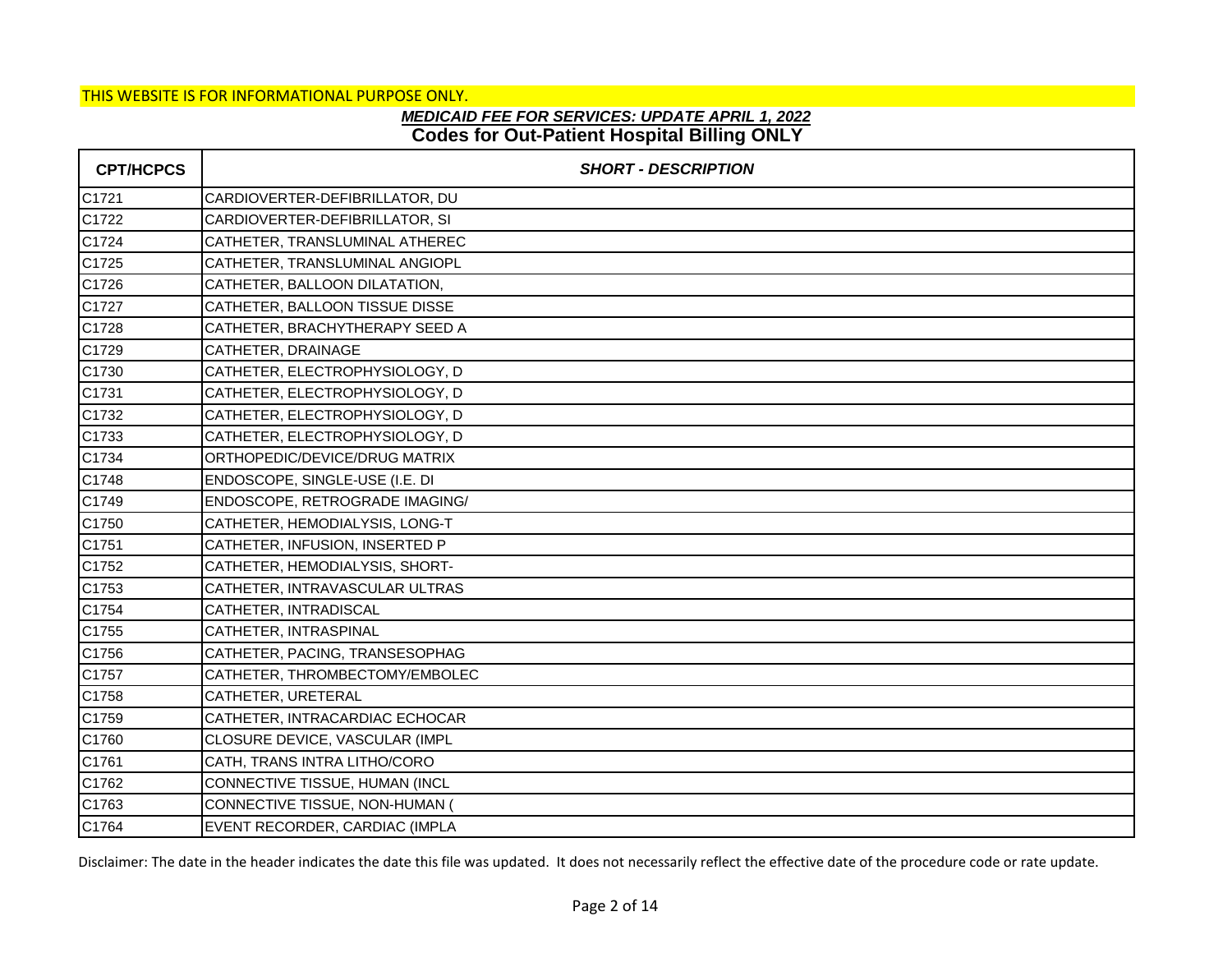### **Codes for Out-Patient Hospital Billing ONLY** *MEDICAID FEE FOR SERVICES: UPDATE APRIL 1, 2022*

| <b>CPT/HCPCS</b> | <b>SHORT - DESCRIPTION</b>         |
|------------------|------------------------------------|
| C1765            | <b>ADHESION BARRIER</b>            |
| C1766            | INTRODUCER/SHEATH, GUIDING, IN     |
| C1767            | GENERATOR, NEUROSTIMULATOR (IM     |
| C1768            | GRAFT, VASCULAR                    |
| C1769            | <b>GUIDE WIRE</b>                  |
| C1770            | IMAGING COIL, MAGNETIC RESONAN     |
| C1771            | REPAIR DEVICE, URINARY, INCONT     |
| C1772            | INFUSION PUMP, PROGRAMMABLE (I     |
| C1773            | RETRIEVAL DEVICE, INSERTABLE (     |
| C1776            | JOINT DEVICE (IMPLANTABLE)         |
| C1777            | LEAD, CARDIOVERTER-DEFIBRILLAT     |
| C1778            | LEAD, NEUROSTIMULATOR (IMPLANT     |
| C1779            | LEAD, PACEMAKER, TRANSVENOUS V     |
| C1780            | LENS, INTRAOCULAR (NEW TECHNOL     |
| C1781            | MESH (IMPLANTABLE)                 |
| C1782            | <b>MORCELLATOR</b>                 |
| C1783            | OCULAR IMPLANT, AQUEOUS DRAINA     |
| C1784            | OCULAR DEVICE, INTRAOPERATIVE,     |
| C1785            | PACEMAKER, DUAL CHAMBER, RATE-     |
| C1786            | PACEMAKER, SINGLE CHAMBER, RAT     |
| C1787            | PATIENT PROGRAMMER, NEUROSTIMU     |
| C1788            | PORT, INDWELLING (IMPLANTABLE)     |
| C1789            | PROSTHESIS, BREAST (IMPLANTABL     |
| C1813            | PROSTHESIS, PENILE, INFLATABLE     |
| C1814            | RETINAL TAMPONADE DEVICE, SILI     |
| C1815            | PROSTHESIS, URINARY SPHINCTER      |
| C1816            | RECEIVER AND/OR TRANSMITTER, N     |
| C1817            | SEPTAL DEFECT IMPLANT SYSTEM,      |
| C1818            | <b>INTEGRATED KERATOPROSTHESIS</b> |
| C1819            | SURGICAL TISSUE LOCALIZATION A     |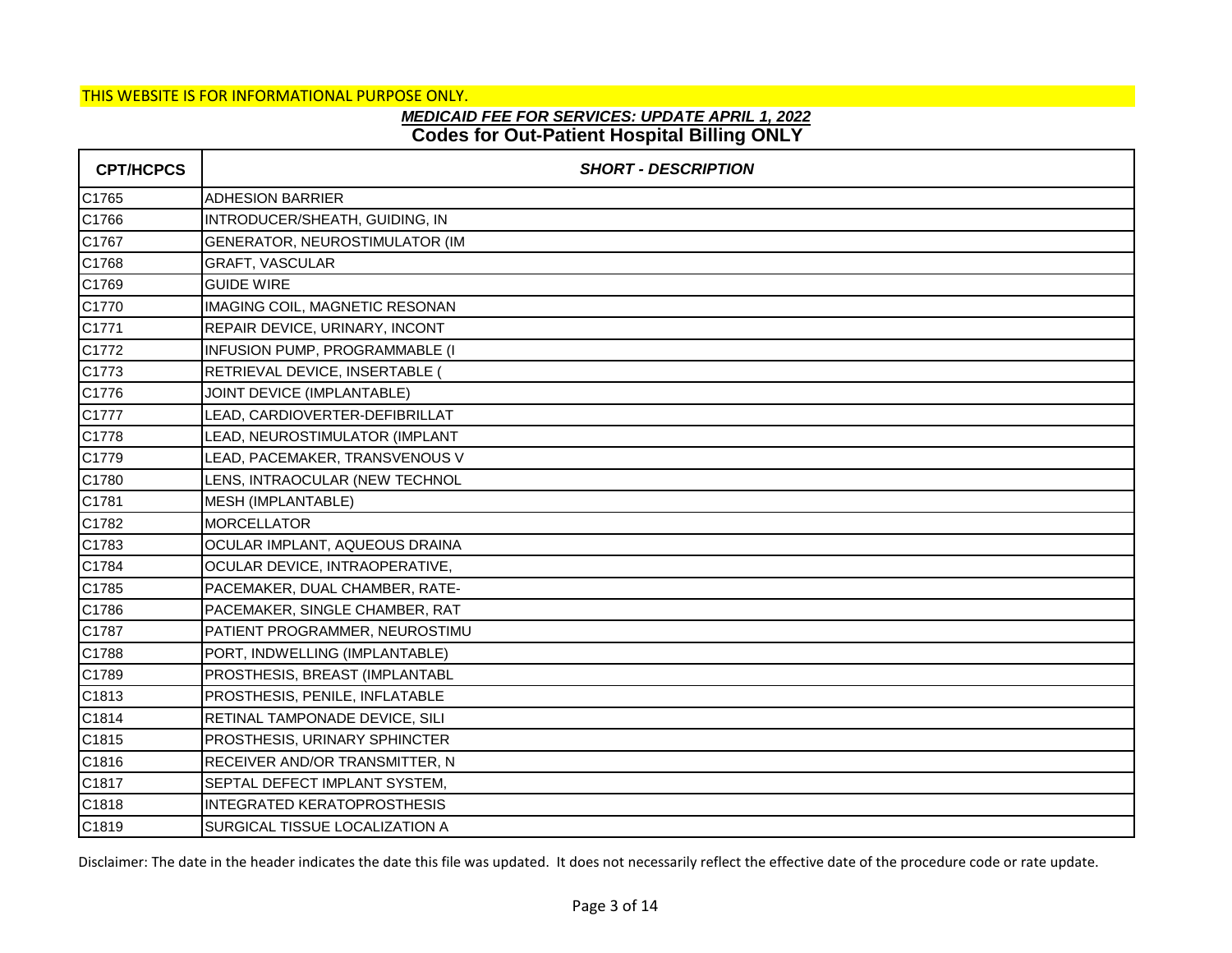# **Codes for Out-Patient Hospital Billing ONLY** *MEDICAID FEE FOR SERVICES: UPDATE APRIL 1, 2022*

| <b>CPT/HCPCS</b> | <b>SHORT - DESCRIPTION</b>            |
|------------------|---------------------------------------|
| C1820            | GENERATOR, NEUROSTIMULATOR (IM        |
| C1821            | INTERSPINOUS PROCESS DISTRACTI        |
| C1822            | GENERATOR, NEUROSTIMULATOR (IM        |
| C1824            | GENERATOR, CARDIAC CONTRACTILI        |
| C1825            | GENERATOR, NEUROSTIMULATOR (IM        |
| C1830            | POWERED BONE MARROW BIOPSY NEE        |
| C1831            | PERSONALIZED, ANTERIOR AND LAT        |
| C1839            | <b>IRIS PROSTHESIS</b>                |
| C1840            | LENS, INTRAOCULAR (TELESCOPIC)        |
| C1841            | RETINAL PROSTHESIS, INCLUDES A        |
| C1849            | SKIN SUBSTITUE, SYNTHETIC, RES        |
| C1874            | STENT, COATED/COVERED, WITH DE        |
| C1875            | STENT, COATED/COVERED, WITHOUT        |
| C1876            | STENT, NON-COATED/NON-COVERED,        |
| C1877            | STENT, NON-COATED/NON-COVERED,        |
| C1878            | MATERIAL FOR VOCAL CORD MEDIAL        |
| C1880            | <b>VENA CAVA FILTER</b>               |
| C1881            | DIALYSIS ACCESS SYSTEM (IMPLAN        |
| C1882            | CARDIOVERTER-DEFIBRILLATOR, OT        |
| C1883            | ADAPTOR/EXTENSION, PACING LEAD        |
| C1884            | <b>EMBOLIZATION PROTECTIVE SYSTEM</b> |
| C1885            | CATHETER, TRANSLUMINAL ANGIOPL        |
| C1886            | CATHETER, EXTRAVASCULAR TISSUE        |
| C1887            | CATHETER, GUIDING (MAY INCLUDE        |
| C1888            | CATHETER, ABLATION, NON-CARDIA        |
| C1891            | INFUSION PUMP, NON-PROGRAMMABL        |
| C1892            | INTRODUCER/SHEATH, GUIDING, IN        |
| C1893            | INTRODUCER/SHEATH, GUIDING, IN        |
| C1894            | INTRODUCER/SHEATH, OTHER THAN         |
| C1895            | LEAD, CARDIOVERTER-DEFIBRILLAT        |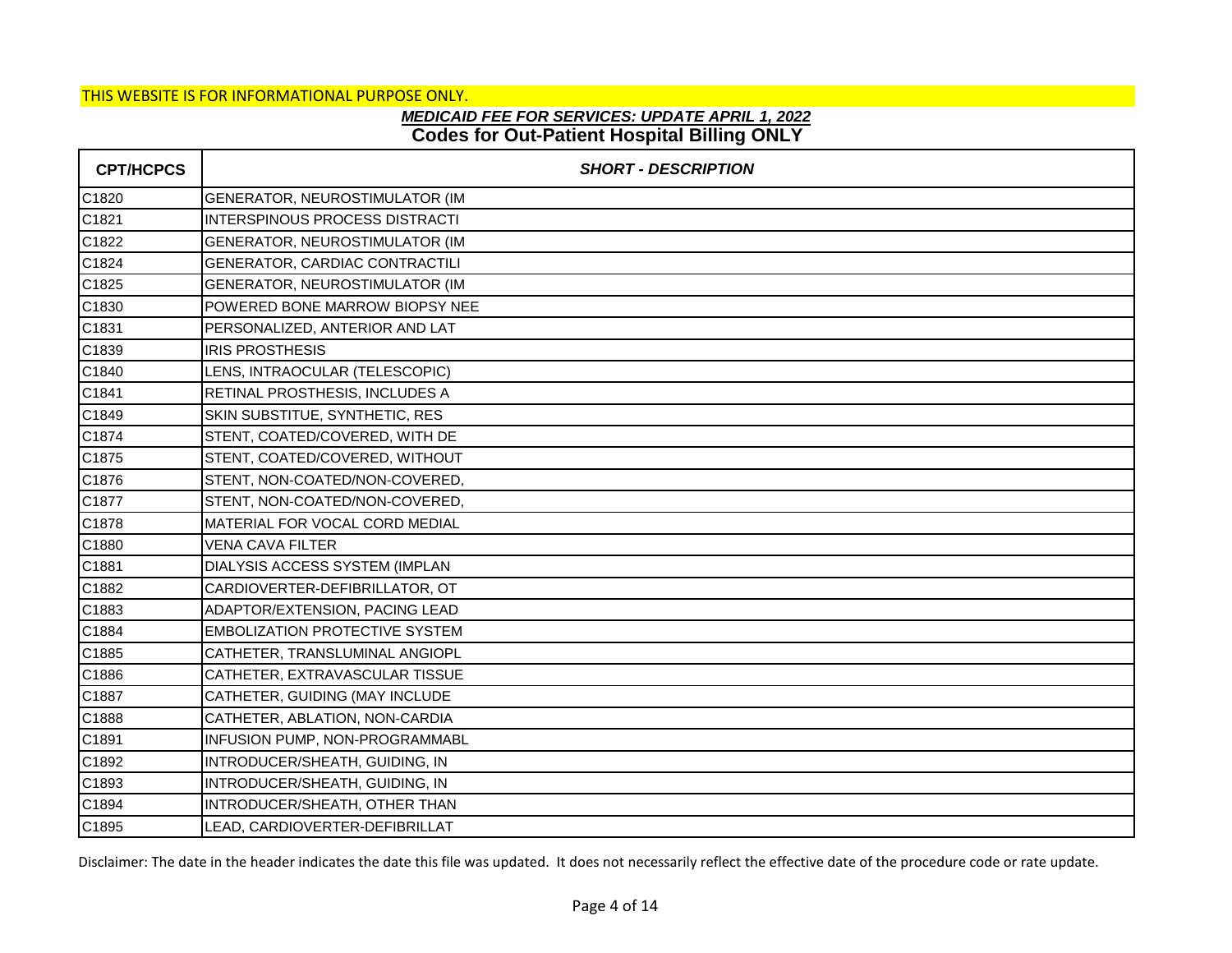# **Codes for Out-Patient Hospital Billing ONLY** *MEDICAID FEE FOR SERVICES: UPDATE APRIL 1, 2022*

| <b>CPT/HCPCS</b> | <b>SHORT - DESCRIPTION</b>     |
|------------------|--------------------------------|
| C1896            | LEAD, CARDIOVERTER-DEFIBRILLAT |
| C1897            | LEAD, NEUROSTIMULATOR TEST KIT |
| C1898            | LEAD, PACEMAKER, OTHER THAN TR |
| C1899            | LEAD, PACEMAKER/CARDIOVERTER-D |
| C1900            | LEAD, LEFT VENTRICULAR CORONAR |
| C1982            | CATHETER, PRESSURE-GENERATING, |
| C2596            | PROBE, IMAGE-GUIDED, ROBOTIC,  |
| C2613            | LUNG BIOPSY PLUG WITH DELIVERY |
| C2614            | PROBE, PERCUTANEOUS LUMBAR DIS |
| C2615            | SEALANT, PULMONARY, LIQUID     |
| C2616            | BRACHYTHERAPY SOURCE, NON-STRA |
| C2617            | STENT, NON-CORONARY, TEMPORARY |
| C2618            | PROBE/NEEDLE, CRYOABLATION     |
| C2619            | PACEMAKER, DUAL CHAMBER, NON R |
| C2620            | PACEMAKER, SINGLE CHAMBER, NON |
| C2621            | PACEMAKER, OTHER THAN SINGLE O |
| C2622            | PROSTHESIS, PENILE, NON-INFLAT |
| C2623            | CATHETER, TRANSLUMINAL ANGIOPL |
| C2624            | IMPLANTABLE WIRELESS PULMONARY |
| C2625            | STENT, NON-CORONARY, TEMPORARY |
| C2626            | INFUSION PUMP, NON-PROGRAMMABL |
| C2627            | CATHETER, SUPRAPUBIC/CYSTOSCOP |
| C2628            | CATHETER, OCCLUSION            |
| C2629            | INTRODUCER/SHEATH, OTHER THAN  |
| C2630            | CATHETER, ELECTROPHYSIOLOGY, D |
| C2631            | REPAIR DEVICE, URINARY, INCONT |
| C2634            | BRACHYTHERAPY SOURCE, NON-STRA |
| C2635            | BRACHYTHERAPY SOURCE, NON-STRA |
| C2636            | BRACHYTHERAPY LINEAR SOURCE, N |
| C2637            | BRACHYTHERAPY SOURCE, NON-STRA |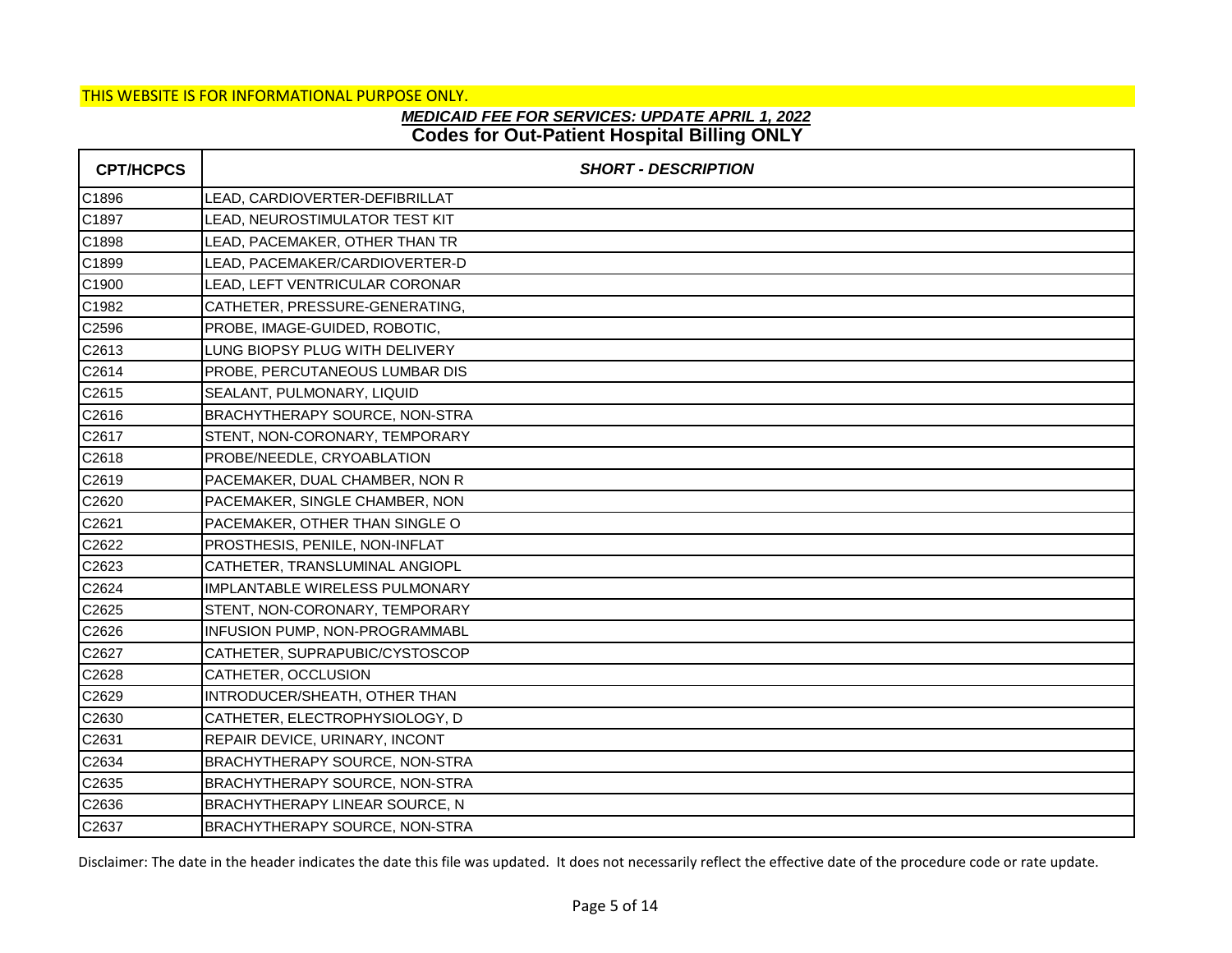# **Codes for Out-Patient Hospital Billing ONLY** *MEDICAID FEE FOR SERVICES: UPDATE APRIL 1, 2022*

| <b>CPT/HCPCS</b> | <b>SHORT - DESCRIPTION</b>             |
|------------------|----------------------------------------|
| C2638            | <b>BRACHYTHERAPY SOURCE, STRANDED</b>  |
| C2639            | BRACHYTHERAPY SOURCE, NON-STRA         |
| C2640            | <b>BRACHYTHERAPY SOURCE, STRANDED</b>  |
| C2641            | BRACHYTHERAPY SOURCE, NON-STRA         |
| C2642            | <b>BRACHYTHERAPY SOURCE, STRANDED</b>  |
| C2643            | <b>BRACHYTHERAPY SOURCE, NON-STRA</b>  |
| C2644            | BRACHYTHERAPY SOURCE, CESIUM-1         |
| C2645            | BRACHYTHERAPY PLANAR SOURCE, P         |
| C2698            | <b>BRACHYTHERAPY SOURCE, STRANDED</b>  |
| C2699            | BRACHYTHERAPY SOURCE, NON-STRA         |
| C5271            | APPLICATION OF LOW COST SKIN S         |
| C5272            | APPLICATION OF LOW COST SKIN S         |
| C5273            | APPLICATION OF LOW COST SKIN S         |
| C5274            | APPLICATION OF LOW COST SKIN S         |
| C5275            | APPLICATION OF LOW COST SKIN S         |
| C5276            | APPLICATION OF LOW COST SKIN S         |
| C5277            | APPLICATION OF LOW COST SKIN S         |
| C5278            | APPLICATION OF LOW COST SKIN S         |
| C8900            | MAGNETIC RESONANCE ANGIOGRAPHY         |
| C8901            | MAGNETIC RESONANCE ANGIOGRAPHY         |
| C8902            | <b>MAGNETIC RESONANCE ANGIOGRAPHY</b>  |
| C8903            | <b>MAGNETIC RESONANCE IMAGING WIT</b>  |
| C8905            | <b>MAGNETIC RESONANCE IMAGING WIT</b>  |
| C8906            | MAGNETIC RESONANCE IMAGING WIT         |
| C8908            | <b>IMAGNETIC RESONANCE IMAGING WIT</b> |
| C8909            | MAGNETIC RESONANCE ANGIOGRAPHY         |
| C8910            | MAGNETIC RESONANCE ANGIOGRAPHY         |
| C8911            | <b>MAGNETIC RESONANCE ANGIOGRAPHY</b>  |
| C8912            | MAGNETIC RESONANCE ANGIOGRAPHY         |
| C8913            | MAGNETIC RESONANCE ANGIOGRAPHY         |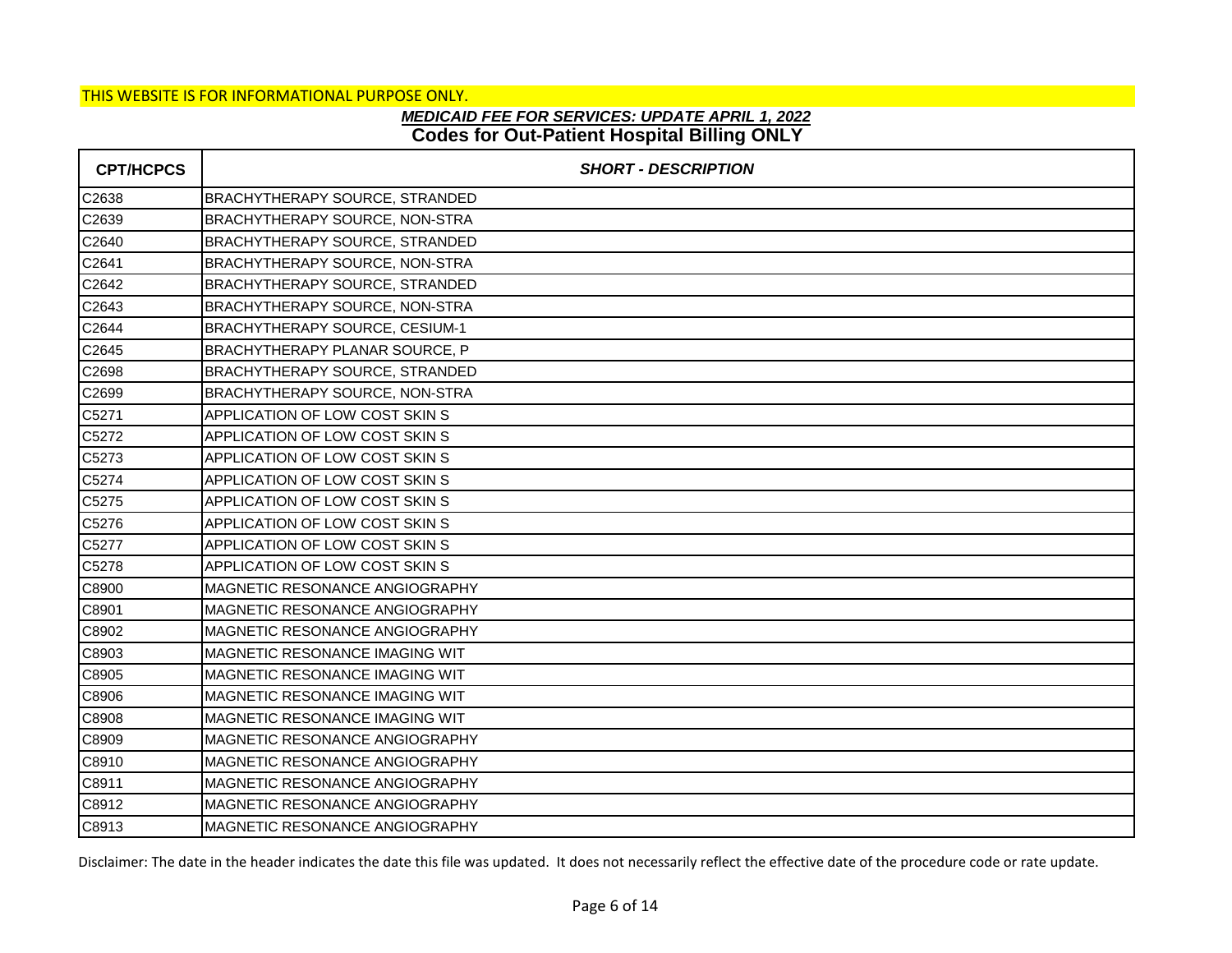# **Codes for Out-Patient Hospital Billing ONLY** *MEDICAID FEE FOR SERVICES: UPDATE APRIL 1, 2022*

| <b>CPT/HCPCS</b> | <b>SHORT - DESCRIPTION</b>            |
|------------------|---------------------------------------|
| C8914            | MAGNETIC RESONANCE ANGIOGRAPHY        |
| C8918            | MAGNETIC RESONANCE ANGIOGRAPHY        |
| C8919            | <b>MAGNETIC RESONANCE ANGIOGRAPHY</b> |
| C8920            | <b>MAGNETIC RESONANCE ANGIOGRAPHY</b> |
| C8921            | TRANSTHORACIC ECHOCARDIOGRAPHY        |
| C8922            | TRANSTHORACIC ECHOCARDIOGRAPHY        |
| C8923            | TRANSTHORACIC ECHOCARDIOGRAPHY        |
| C8924            | TRANSTHORACIC ECHOCARDIOGRAPHY        |
| C8925            | TRANSESOPHAGEAL ECHOCARDIOGRAP        |
| C8926            | TRANSESOPHAGEAL ECHOCARDIOGRAP        |
| C8927            | TRANSESOPHAGEAL ECHOCARDIOGRAP        |
| C8928            | TRANSTHORACIC ECHOCARDIOGRAPHY        |
| C8929            | TRANSTHORACIC ECHOCARDIOGRAPHY        |
| C8930            | TRANSTHORACIC ECHOCARDIOGRAPHY        |
| C8931            | <b>MAGNETIC RESONANCE ANGIOGRAPHY</b> |
| C8932            | MAGNETIC RESONANCE ANGIOGRAPHY        |
| C8933            | <b>MAGNETIC RESONANCE ANGIOGRAPHY</b> |
| C8934            | <b>MAGNETIC RESONANCE ANGIOGRAPHY</b> |
| C8935            | MAGNETIC RESONANCE ANGIOGRAPHY        |
| C8936            | <b>MAGNETIC RESONANCE ANGIOGRAPHY</b> |
| C8957            | IV INFUS FOR THER/DIAG PROLONG        |
| C9021            | INJECTION, OBINUTUZUMAB, 10 MG        |
| C9041            | INJECTION, COAGULATION FACTOR         |
| C9047            | INJECTION, CAPLACIZUMAB-YHDP,         |
| C9054            | INJECTION, LEFAMULIN (XENLETA)        |
| C9055            | INJECTION, BREXANOLONE, 1MG           |
| C9059            | INJECTION, MELOXICAM, 1 MG            |
| C9061            | INJECTION, TEPROTUMUMAB-TRBW,         |
| C9063            | INJECTION, EPTINEZUMAB-JJMR, 1        |
| C9065            | INJECTION, ROMIDEPSIN, NON-LYP        |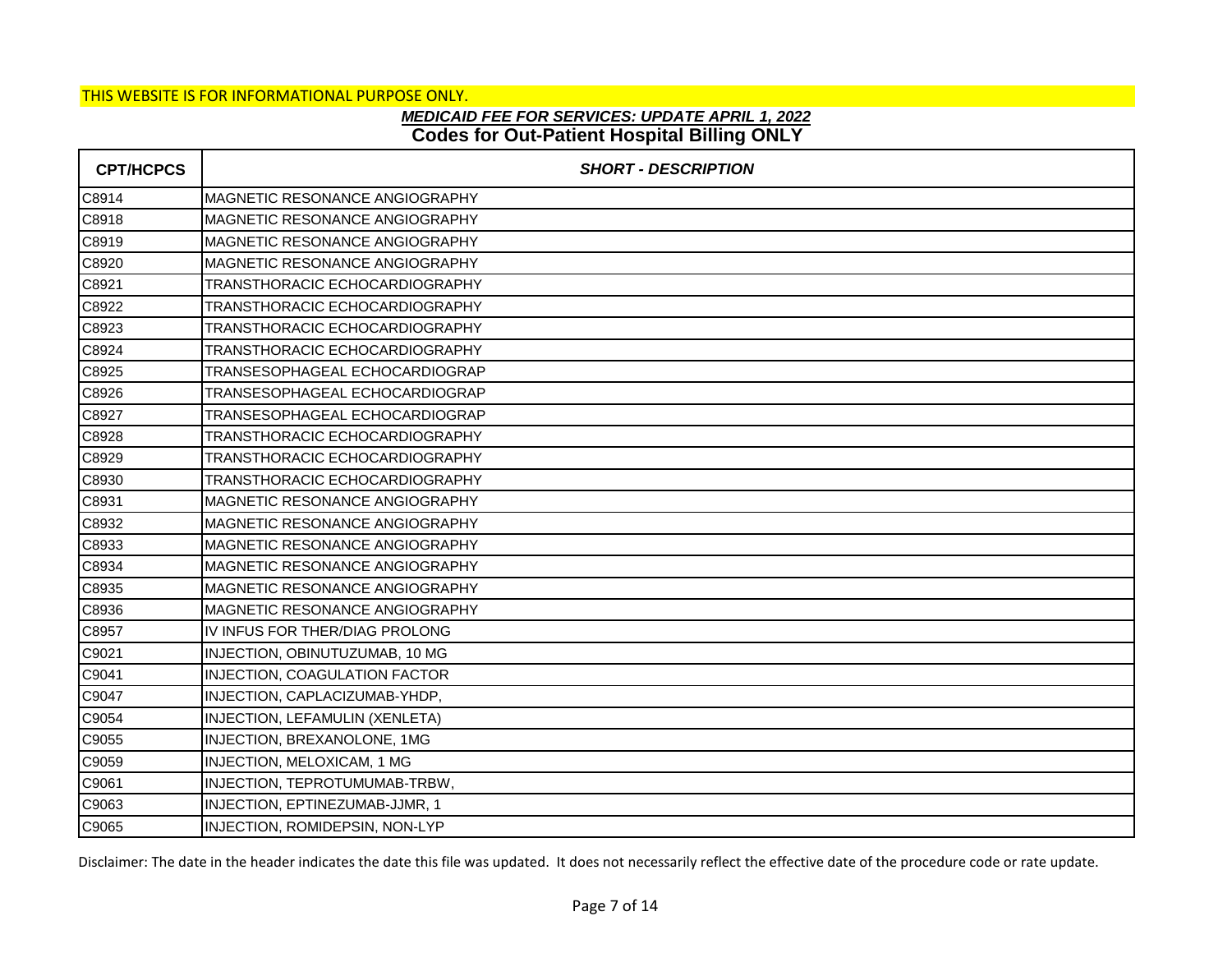# **Codes for Out-Patient Hospital Billing ONLY** *MEDICAID FEE FOR SERVICES: UPDATE APRIL 1, 2022*

| <b>CPT/HCPCS</b> | <b>SHORT - DESCRIPTION</b>             |
|------------------|----------------------------------------|
| C9067            | GALLIUM GA-68, DOTATOC, DIAGNO         |
| C9068            | COPPER CU-64, DOTATATE, DIAGNO         |
| C9069            | INJECTION, BELANTAMAB MAFODONT         |
| C9070            | INJECTION, TAFASITAMAB-CXIX, 2         |
| C9071            | INJECTION, VILTOLARSEN, 10 MG          |
| C9072            | INJECTION, IMMUNE GLOBULIN (AS         |
| C9073            | BREXUCABTAGENE AUTOLEUCEL, UP          |
| C9084            | INJECTION, LONCASTUXIMAB TESIR         |
| C9113            | INJECTION, PANTOPRAZOLE SODIUM         |
| C9122            | MOMETASONE FUROATE SINUS IMPLA         |
| C9132            | PROTHROMBIN COMPLEX CONCENTRAT         |
| C9248            | INJECTION, CLEVIDIPINE BUTYRAT         |
| C9250            | HUMAN PLASMA FIBRIN SEALANT 2          |
| C9285            | LIDOCAINE 70 MG/TETRACAINE 70          |
| C9290            | INJECTION, BUPIVACAINE LIPOSOM         |
| C9293            | INJECTION, GLUCARPIDASE, 10 UN         |
| C9352            | <b>MICROPOROUS COLLAGEN IMPLANTAB</b>  |
| C9353            | <b>IMICROPOROUS COLLAGEN IMPLANTAB</b> |
| C9354            | ACELLULAR PERICARD TISSUE MATR         |
| C9355            | COLLAGEN NERVE CUFF PER 0.5 CE         |
| C9356            | TENDON, POROUS MATRIX OF CROSS         |
| C9358            | DERMAL SUBSTITUTE, NATIVE, NON         |
| C9359            | POROUS PURIFIED COLLAGEN MATRI         |
| C9360            | DERMAL SUBSTITUTE, NATIVE, NON         |
| C9361            | COLLAGEN MATRIX NERVE WRAP PER         |
| C9362            | POROUS PURIFIED COLLAGEN MATRI         |
| C9363            | SKIN SUBSTITUTE, INTEGRA MESHE         |
| C9364            | PORCINE IMPLANT, PERMACOL, PER         |
| C9367            | SKIN SUBSTITUTE, ENDOFORM DERM         |
| C9399            | UNCLASSIFIED DRUGS OR BIOLOGIC         |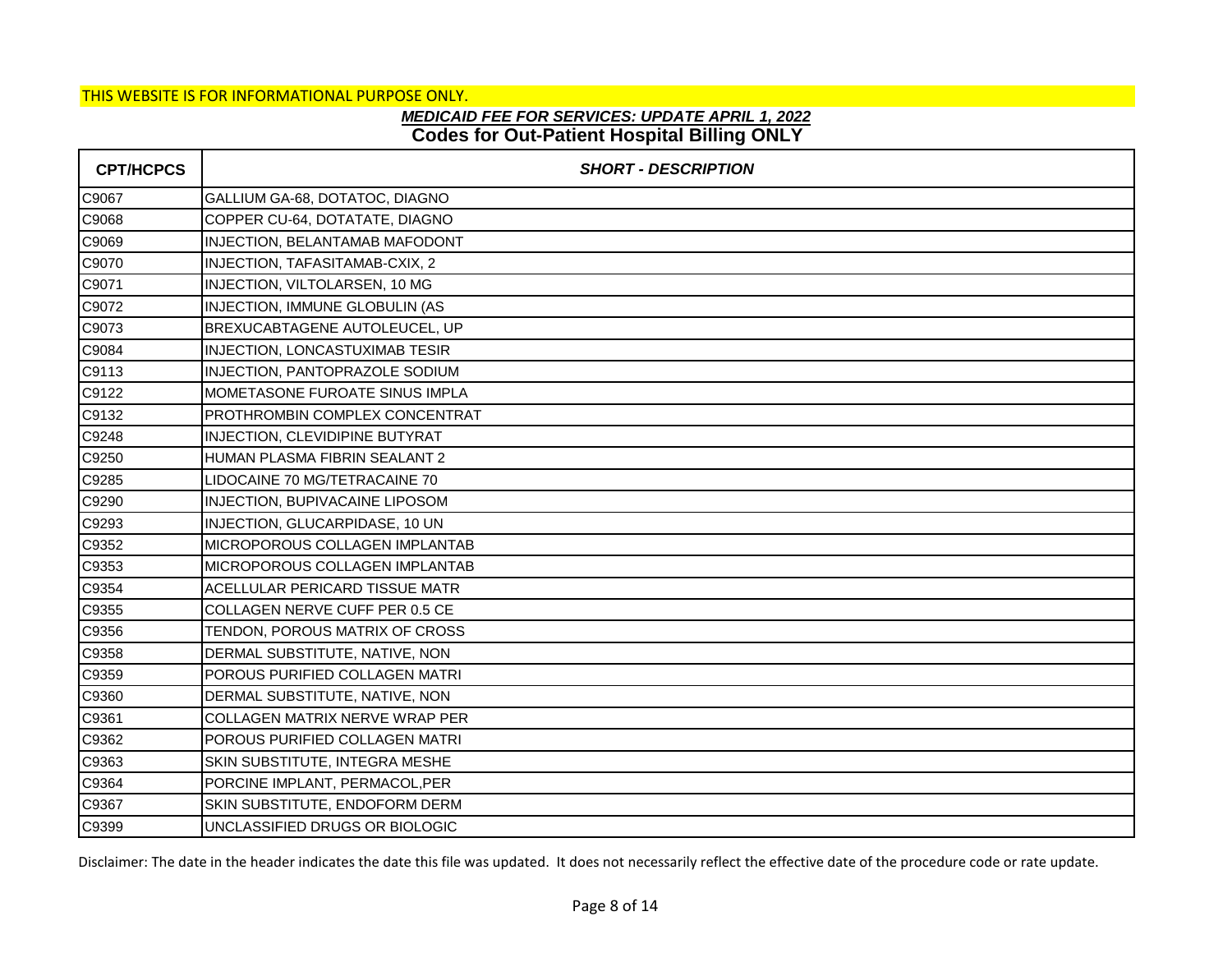## **Codes for Out-Patient Hospital Billing ONLY** *MEDICAID FEE FOR SERVICES: UPDATE APRIL 1, 2022*

| <b>CPT/HCPCS</b> | <b>SHORT - DESCRIPTION</b>            |
|------------------|---------------------------------------|
| C9441            | INJECTION, FERRIC CARBOXYMALTO        |
| C9460            | INJECTION, CANGRELOR, 1 MG            |
| C9600            | <b>PERCUTANEOUS TRANSCATHETER PLA</b> |
| C9601            | PERCUTANEOUS TRANSCATHETER PLA        |
| C9602            | PERCUTANEOUS TRANSLUMINAL CORO        |
| C9603            | PERCUTANEOUS TRANSLUMINAL CORO        |
| C9604            | PERCUTANEOUS TRANSLUMINAL REVA        |
| C9605            | PERCUTANEOUS TRANSLUMINAL REVA        |
| C9606            | PERCUTANEOUS TRANSLUMINAL REVA        |
| C9607            | PERCUTANEOUS TRANSLUMINAL REVA        |
| C9608            | PERCUTANEOUS TRANSLUMINAL REVA        |
| C9716            | <b>CREATIONS OF THERMAL ANAL LESI</b> |
| C9725            | PLACEMENT OF ENDORECTAL INTRAC        |
| C9726            | PLACEMENT & REMOV APPLIC IN BR        |
| C9727            | <b>INSERTION OF IMPLANTS INTO SOF</b> |
| C9728            | PLACEMENT OF INTERSTITIAL DEVI        |
| C9733            | NON-OPHTHALMIC FLUORESCENT VAS        |
| C9735            | ANOSCOPY: WITH DIRECTED SUBMUC        |
| C9739            | CYSTOURETHROSCOPY, W/TRANSPROS        |
| C9740            | CYSTOURETHROSCOPY W/TRANSPROST        |
| C9756            | INTRAOPERATIVE NEAR-INFRARED F        |
| C9757            | LAMINOTOMY (HEMILAMINECTOMY),         |
| C9758            | BLINDED PROCEDURE FOR NYHA CLA        |
| C9759            | TRANSCATHETER INTRAOPERATIVE B        |
| C9760            | NON-RANDOMIZED, NON-BLINDED PR        |
| C9761            | CYSTOURETHROSCOPY, WITH URETER        |
| C9762            | CARDIAC MAGNETIC RESONANCE IMA        |
| C9763            | CARDIAC MAGNETIC RESONANCE IMA        |
| C9764            | REVASCULARIZATION, ENDOVASCULA        |
| C9765            | REVASCULARIZATION, ENDOVASCULA        |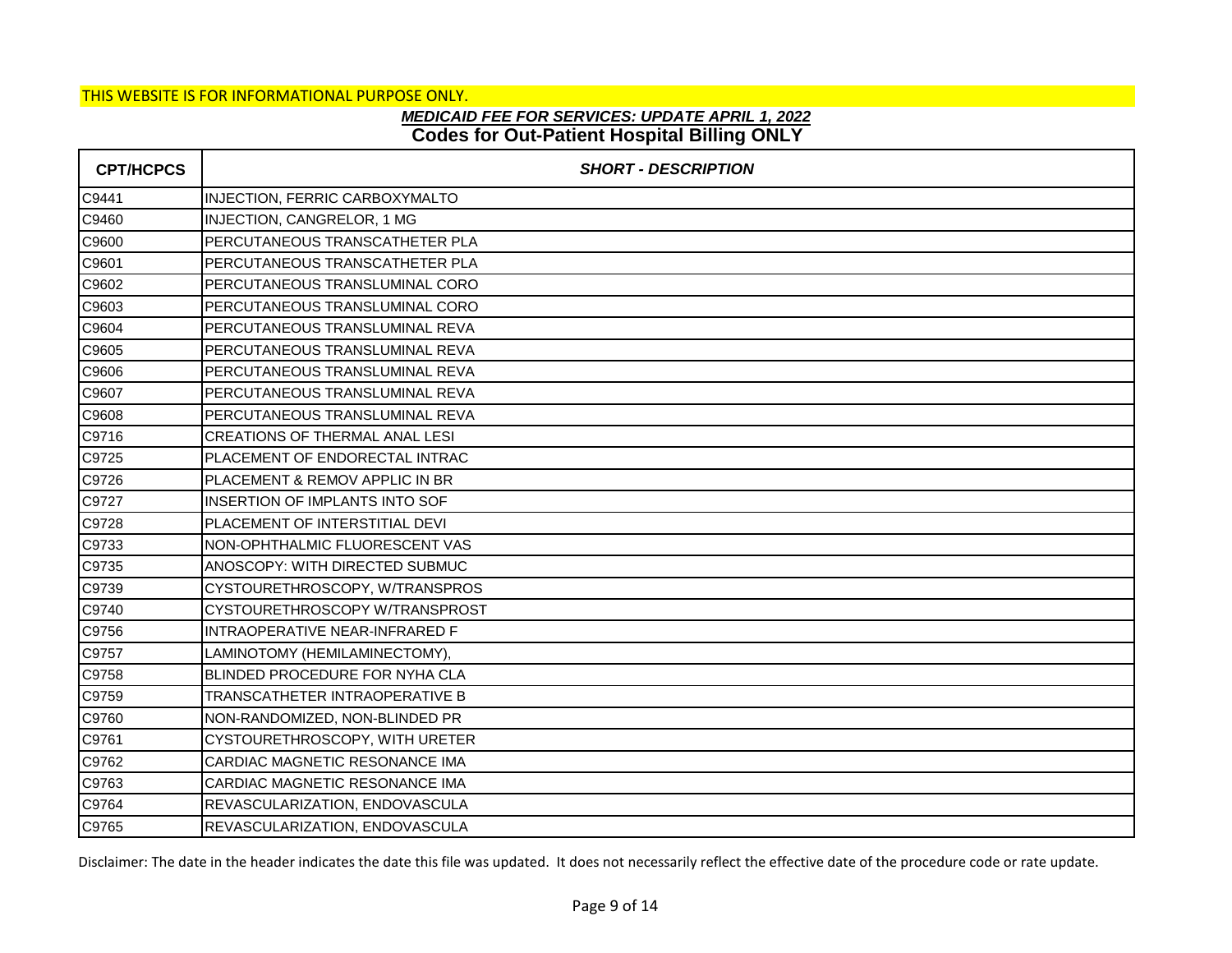# **Codes for Out-Patient Hospital Billing ONLY** *MEDICAID FEE FOR SERVICES: UPDATE APRIL 1, 2022*

| <b>CPT/HCPCS</b> | <b>SHORT - DESCRIPTION</b>            |
|------------------|---------------------------------------|
| C9766            | REVASCULARIZATION, ENDOVASCULA        |
| C9768            | ENDOSCOPIC ULTRASOUND-GUIDED D        |
| C9769            | CYSTOURETHROSCOPY, WITH INSERT        |
| C9770            | VITRECTOMY, MECHANICAL, PARS P        |
| C9771            | NASAL/SINUS ENDOSCOPY, CRYOABL        |
| C9772            | REVASCULARIZATION, ENDOVASCULA        |
| C9773            | REVASCULARIZATION, ENDOVASCULA        |
| C9774            | REVASCULARIZATION, ENDOVASCULA        |
| C9775            | REVASCULARIZATION, ENDOVASCULA        |
| C9776            | INTRAOPERATIVE NEAR-INFRARED F        |
| C9777            | ESOPHAGEAL MUCOSAL INTEGRITY T        |
| C9778            | COLPOPEXY, VAGINAL: MINIMALLY         |
| C9779            | <b>ENDOSCOPIC SUBMUCOSAL DISSECTI</b> |
| C9780            | INSERTION OF CENTRAL VENOUS CA        |
| G0008            | INJECT INFLUENZA VACCINE              |
| G0009            | INJECT PNEUMOCOCCAL VACCINE           |
| G0108            | DIABETES OP SELF MNGMT TX SERV        |
| G0109            | DIABETES SELF MNGMT SERV GRP S        |
| G0123            | <b>SCR CYTO C/V THIN PREP AUTO</b>    |
| G0129            | OCCUPATIONAL THERAPY SERVICES         |
| G0175            | <b>SCHEDULED INTERDISCIPLINARY TE</b> |
| G0176            | ACTIVITY THERAPY, SUCH AS MUSI        |
| G0177            | TRAINING AND EDUCATIONAL SERVI        |
| G0239            | THERAPEUTIC PROCEDURES TO IMPR        |
| G0269            | PLACEMENT OF OCCLUSIVE DEVICE         |
| G0283            | ELECTRICAL STIMULATION (UNATTE        |
| G0339            | IMAGE-GUIDED ROBOTIC LINEAR AC        |
| G0340            | IMAGE-GUIDED ROBOTIC LINEAR AC        |
| G0378            | HOSPITAL OBSERVATION SERVICE,         |
| G0410            | GROUP PSYCHOTHERAPY OTHER THAN        |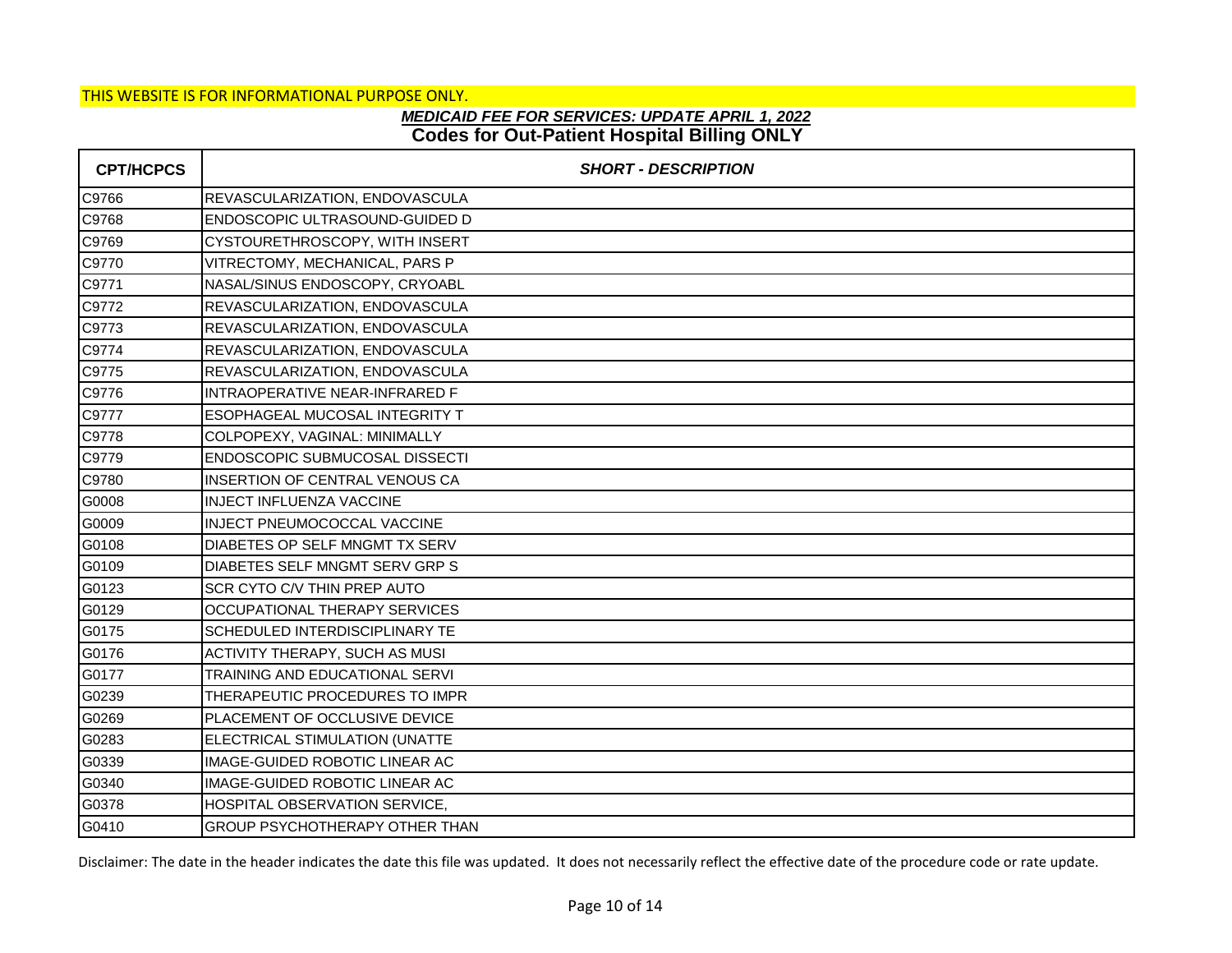## **Codes for Out-Patient Hospital Billing ONLY** *MEDICAID FEE FOR SERVICES: UPDATE APRIL 1, 2022*

| <b>CPT/HCPCS</b> | <b>SHORT - DESCRIPTION</b>            |
|------------------|---------------------------------------|
| G0411            | INTERACTIVE GROUP PSYCHOTHERAP        |
| G0463            | HOSPITAL OUTPATIENT CLINIC VIS        |
| G9017            | AMANTADINE HYDROCHLORIDE, ORAL        |
| G9147            | <b>OUTPATIENT INTRAVENOUS INSULIN</b> |
| J7336            | <b>CAPSAICIN 8% PATCH, PER SQUARE</b> |
| J7512            | PREDNISONE, IMMEDIATE RELEASE         |
| J7599            | IMMUNOSUPPRESSIVE DRUG, NOT OT        |
| J7699            | NOC DRUGS, INHALATION SOLUTION        |
| J8540            | DEXAMETHASONE, ORAL, 0.25 MG          |
| J8540            | DEXAMETHASONE, ORAL, 0.25 MG          |
| Q0091            | SCREENING PAPANICOLAOU SMEAR:         |
| Q0092            | SET UP PORTABLE XRAY                  |
| Q0162            | <b>ONDANSETRON 1 MG, ORAL</b>         |
| Q4100            | SKIN SUBSTITUTE, NOT OTHERWISE        |
| Q4101            | APLIGRAF, PER SQUARE CENTIMETE        |
| Q4103            | OASIS BURN MATRIX, PER SQUARE         |
| Q4103            | OASIS BURN MATRIX, PER SQUARE         |
| Q4104            | <b>INTEGRA BILAYER MATRIX WOUND D</b> |
| Q4104            | INTEGRA BILAYER MATRIX WOUND D        |
| Q4106            | DERMAGRAFT, PER SQUARE CENTIME        |
| Q4107            | GRAFTJACKET, PER SQUARE CENTIM        |
| Q4107            | GRAFTJACKET, PER SQUARE CENTIM        |
| Q4108            | INTEGRA MATRIX, PER SQUARE CEN        |
| Q4108            | INTEGRA MATRIX, PER SQUARE CEN        |
| Q4110            | PRIMATRIX, PER SQUARE CENTIMET        |
| Q4110            | PRIMATRIX, PER SQUARE CENTIMET        |
| Q4111            | GAMMAGRAFT, PER SQUARE CENTIME        |
| Q4111            | GAMMAGRAFT, PER SQUARE CENTIME        |
| Q4112            | CYMETRA, INJECTABLE, 1CC              |
| Q4112            | CYMETRA, INJECTABLE, 1CC              |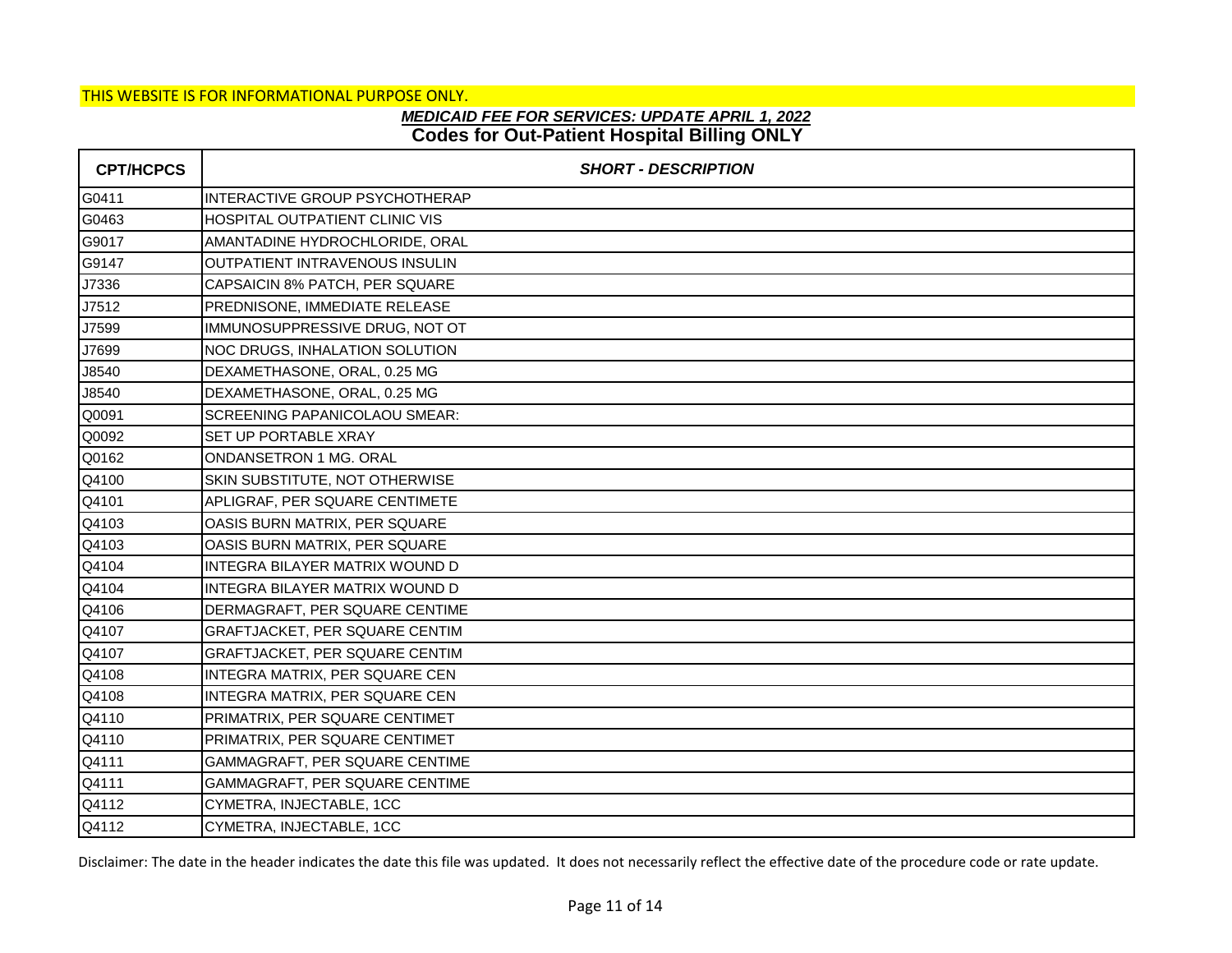# **Codes for Out-Patient Hospital Billing ONLY** *MEDICAID FEE FOR SERVICES: UPDATE APRIL 1, 2022*

| <b>CPT/HCPCS</b> | <b>SHORT - DESCRIPTION</b>            |
|------------------|---------------------------------------|
| Q4113            | <b>GRAFTJACKET XPRESS, INJECTABLE</b> |
| Q4113            | GRAFTJACKET XPRESS, INJECTABLE        |
| Q4114            | INTEGRA FLOWABLE WOUND MATRIX,        |
| Q4114            | INTEGRA FLOWABLE WOUND MATRIX,        |
| Q4116            | ALLODERM, PER SQUARE CENTIMETE        |
| Q4122            | DERMACELL, DERMACELL AWM OR DE        |
| Q4123            | ALLOSKIN RT, PER SQUARE CENTIM        |
| Q4124            | OASIS ULTRA TRI-LAYER WOUND MA        |
| Q4125            | ARTHROFLEX, PER SQUARE CENTIME        |
| Q4126            | MEMODERM, DERMASPAN, TRANZGRAF        |
| Q4127            | TALYMED, PER SQUARE CENTIMETER        |
| Q4128            | FLEX HD, ALLOPATCH HD, OR MATR        |
| Q4130            | STRATTICE TM, PER SQUARE CENTI        |
| Q4134            | HMATRIX, PER SQUARE CENTIMETER        |
| Q4135            | MEDISKIN, PER SQUARE CENTIMETE        |
| Q4136            | EZ-DERM, PER SQUARE CENTIMETER        |
| Q4150            | ALLOWRAP DS OR DRY, PER SQUARE        |
| Q4151            | AMNIOBAND OR GUARDIAN, PER SQU        |
| Q4152            | DERMAPURE, PER SQUARE CENTIMET        |
| Q4153            | DERMAVEST AND PLURIVEST, PER S        |
| Q4154            | BIOVANCE, PER SQUARE CENTIMETE        |
| Q4155            | NEOXFLO OR CLARIXFLO, 1 MG            |
| Q4156            | NEOX 100 OR CLARIX 100, PER SQ        |
| Q4157            | REVITALON, PER SQUARE CENTIMET        |
| Q9962            | HIGH OSMOLAR CONTRAST MAT 300-        |
| Q9962            | HIGH OSMOLAR CONTRAST MAT 300-        |
| S0596            | PHAKIC INTRAOCULAR LENS FOR CO        |
| 77385            | DELIVERY OF SIMPLE HIGH PRECIS        |
| 77386            | DELIVERY OF COMPLEX HIGH PRECI        |
| 77387            | <b>IMAGING GUIDANCE FOR LOCALIZAT</b> |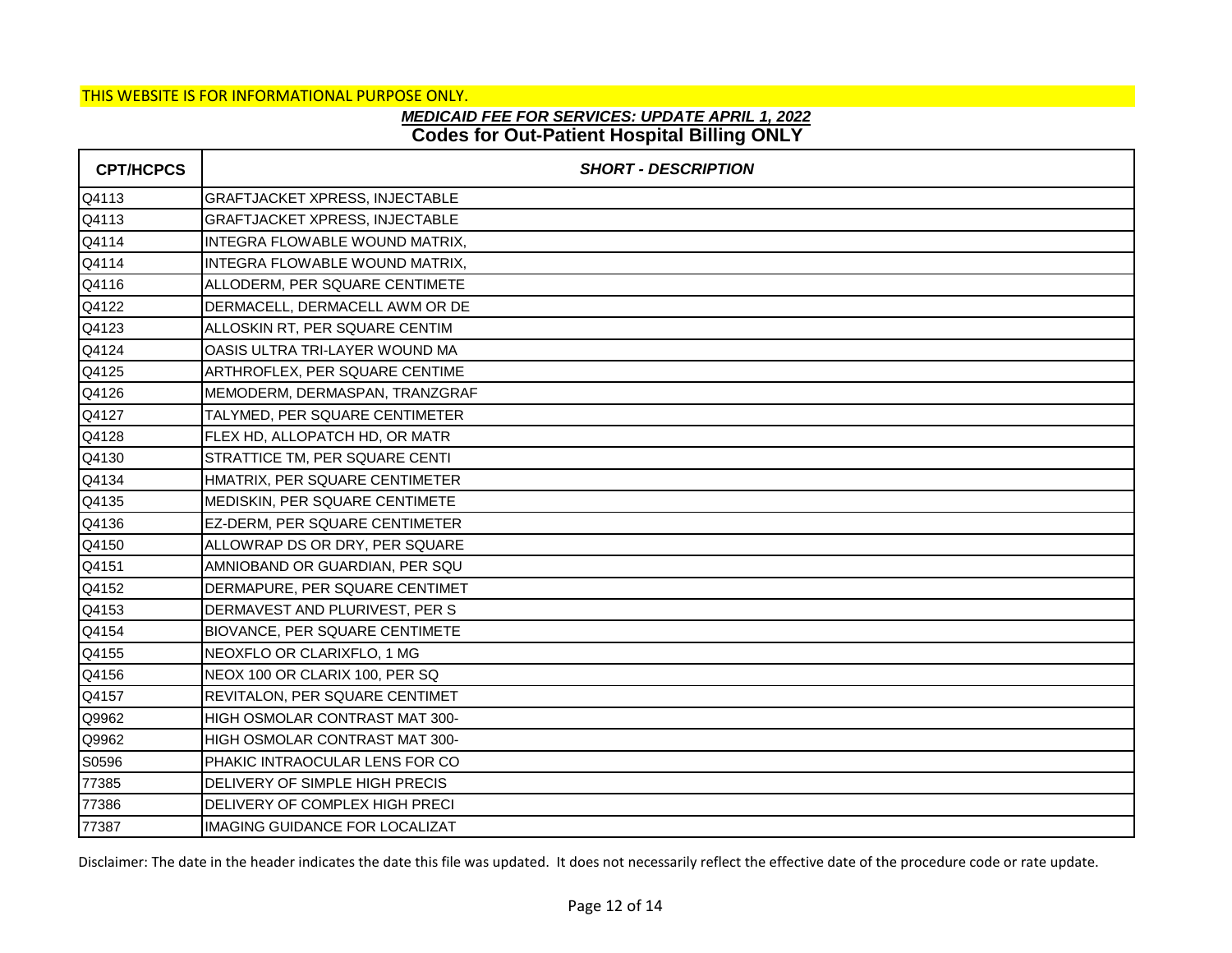# **Codes for Out-Patient Hospital Billing ONLY** *MEDICAID FEE FOR SERVICES: UPDATE APRIL 1, 2022*

| <b>CPT/HCPCS</b> | <b>SHORT - DESCRIPTION</b>             |
|------------------|----------------------------------------|
| 90785            | <b>PSYCHIATRIC SERVICES COMPLICAT</b>  |
| 90802            | <b>INTERACT PSYCH DIAG INTERV EXA</b>  |
| 90840            | PSYCHOTHERAPY FOR CRISIS, EACH         |
| 90849            | MULTI-FAMILY PSYCHOTHERAPY.,           |
| 90849            | IMULTI-FAMILY PSYCHOTHERAPY SUD        |
| 90863            | PHARMACOLOGIC MANAGEMENT, INCL         |
| 90885            | PSYCHIATRIC EVALUATION OF HOSP         |
| 90889            | PREPARATION OF REPORT OF PATIE         |
| 90901            | <b>IBIOFEEDBACK TRAINING BY ANY MO</b> |
| 92508            | TREATMENT OF SPEECH, LANGUAGE,         |
| 92546            | <b>TEST FOR ABNORMAL EYE MOVEMENT</b>  |
| 92556            | TEST FOR ABILITY TO DETECT AND         |
| 92558            | <b>TEST FOR SCREENING HEARING USI</b>  |
| 92579            | <b>TEST TO ASSESS HEARING SENSITI</b>  |
| 92605            | EVALUATION AND PRESCRIPTION OF         |
| 92606            | THERAPY SERVICE FOR USE OF NON         |
| 92618            | EVALUATION AND PRESCRIPTION OF         |
| 93786            | AMBULATORY BLOOD PRESSURE MONI         |
| 93788            | AMBULATORY BLOOD PRESSURE MONI         |
| 93797            | <b>OUTPATIENT HEART REHABILITATIO</b>  |
| 94640            | INHALATION TREATMENT FOR AIRWA         |
| 94660            | THERAPY PROCEDURE USING A POSI         |
| 94667            | INITIAL THERAPY SERVICE TO FAC         |
| 97010            | APPLICATION OF HOT OR COLD PAC         |
| 97012            | <b>APPLICATION OF MECHANICAL TRAC</b>  |
| 97014            | <b>APPLICATION OF ELECTRICAL STIM</b>  |
| 97016            | APPLICATION OF BLOOD VESSEL CO         |
| 97018            | APPLICATION OF HOT WAX BATH            |
| 97022            | <b>APPLICATION OF WHIRLPOOL THERA</b>  |
| 97024            | APPLICATION OF HEAT WAVE THERA         |